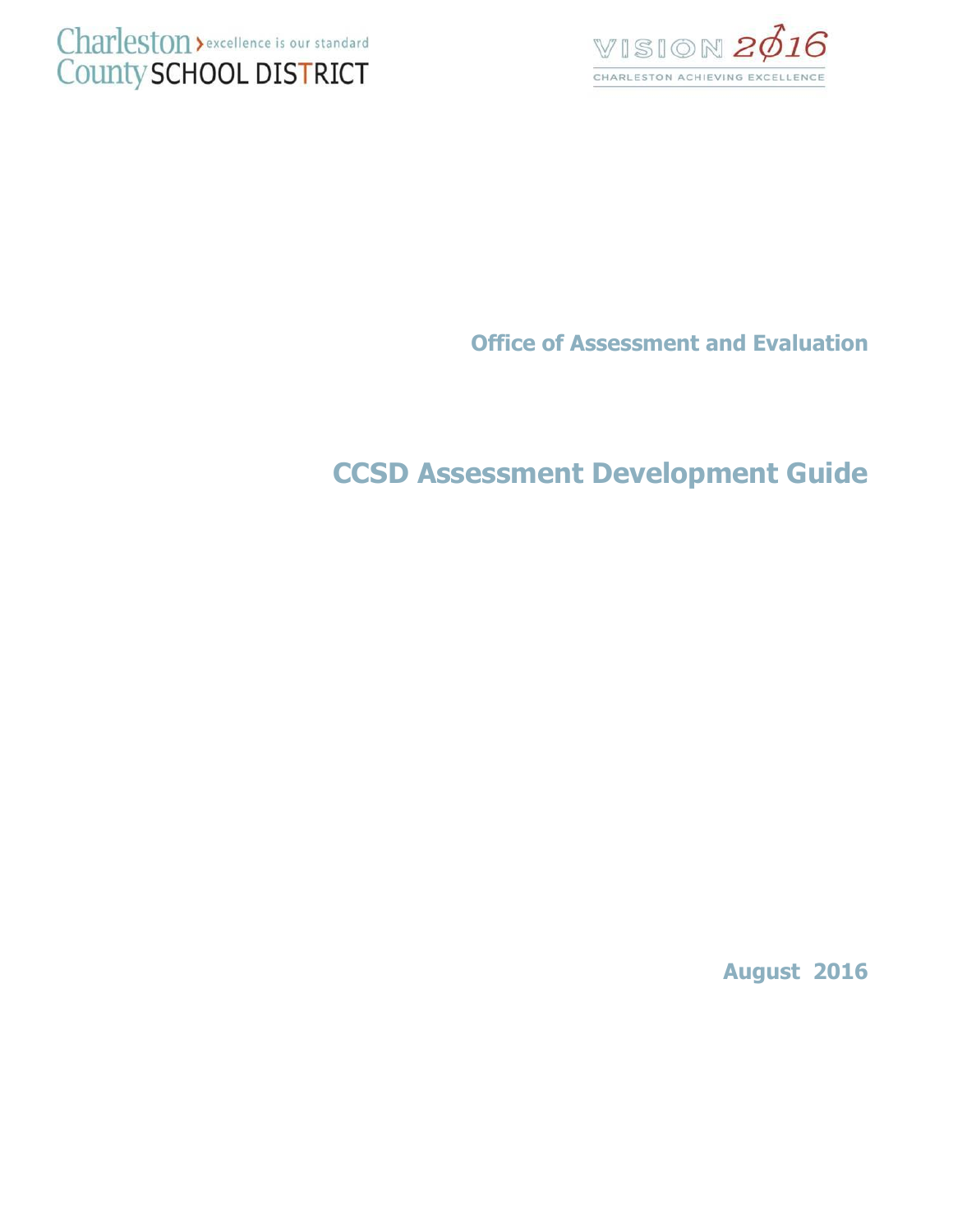## **TABLE OF CONTENTS**

| Step 2: Consider the best format for measuring the identified standards/indicators3 |  |
|-------------------------------------------------------------------------------------|--|
|                                                                                     |  |
|                                                                                     |  |
|                                                                                     |  |
|                                                                                     |  |
|                                                                                     |  |
|                                                                                     |  |
|                                                                                     |  |
|                                                                                     |  |
|                                                                                     |  |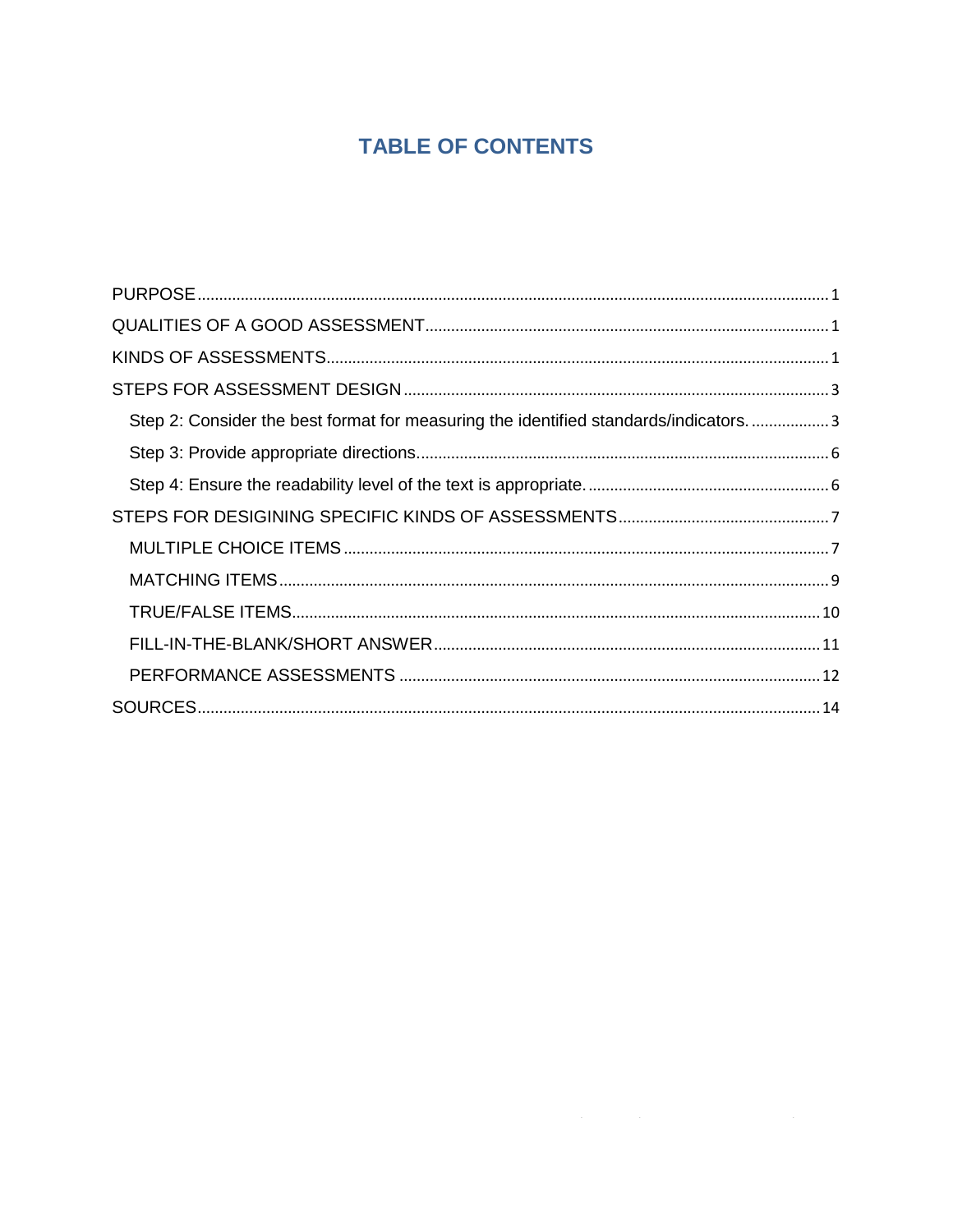## **PURPOSE**

<span id="page-2-1"></span><span id="page-2-0"></span>This purpose of this document is to provide a working definition of high quality assessments and to support the development of such assessments in Charleston County School District.

## **QUALITIES OF A GOOD ASSESSMENT**

**A good assessment is aligned with the standards** in terms of tested content and rigor. Thus, when developing an assessment, the first question you want to ask is "What is the best way to measure the desired content at the appropriate Depth of Knowledge (DOK) level?"

**A good assessment is as authentic as possible**. Authenticity refers to extent to which students demonstrate their learning in ways that would be applied in academic and professional settings.

**A good assessment is reliable.** Reliability concerns whether an assessment yields consistent results. In terms of a multiple-choice assessment, it is measured statistically by computing the extent to which each multiple-choice item gives you the same information about student learning. In terms of a performance assessment, reliability can be discussed in terms of the extent to which a teacher uses the rubric consistently or the extent to which different teachers interpret and apply the rubric in the same way

## **KINDS OF ASSESSMENTS**

<span id="page-2-2"></span>Assessment falls into two categories: selected response and constructed response.

**Selected-Response Assessments** – require students to choose the best answer from a limited number of choices.

- Multiple-choice item include a stem or question and four (4) response options, one of which is the correct answer.
- Matching questions use two columns, one of which contains the stems, while the other contains the answers.
- True/false statements ask students to identify if a statement is true or false.

**Constructed-Response Assessments** – require students to generate their own answers to a question or task.

 Fill-in-the-blank questions – provide an incomplete sentence, and a student is asked to generate the word or phrase that best completes it. A word bank is not provided. If a word bank is provided, fill-in-the-blank assessments items are considered selectedresponse assessment format.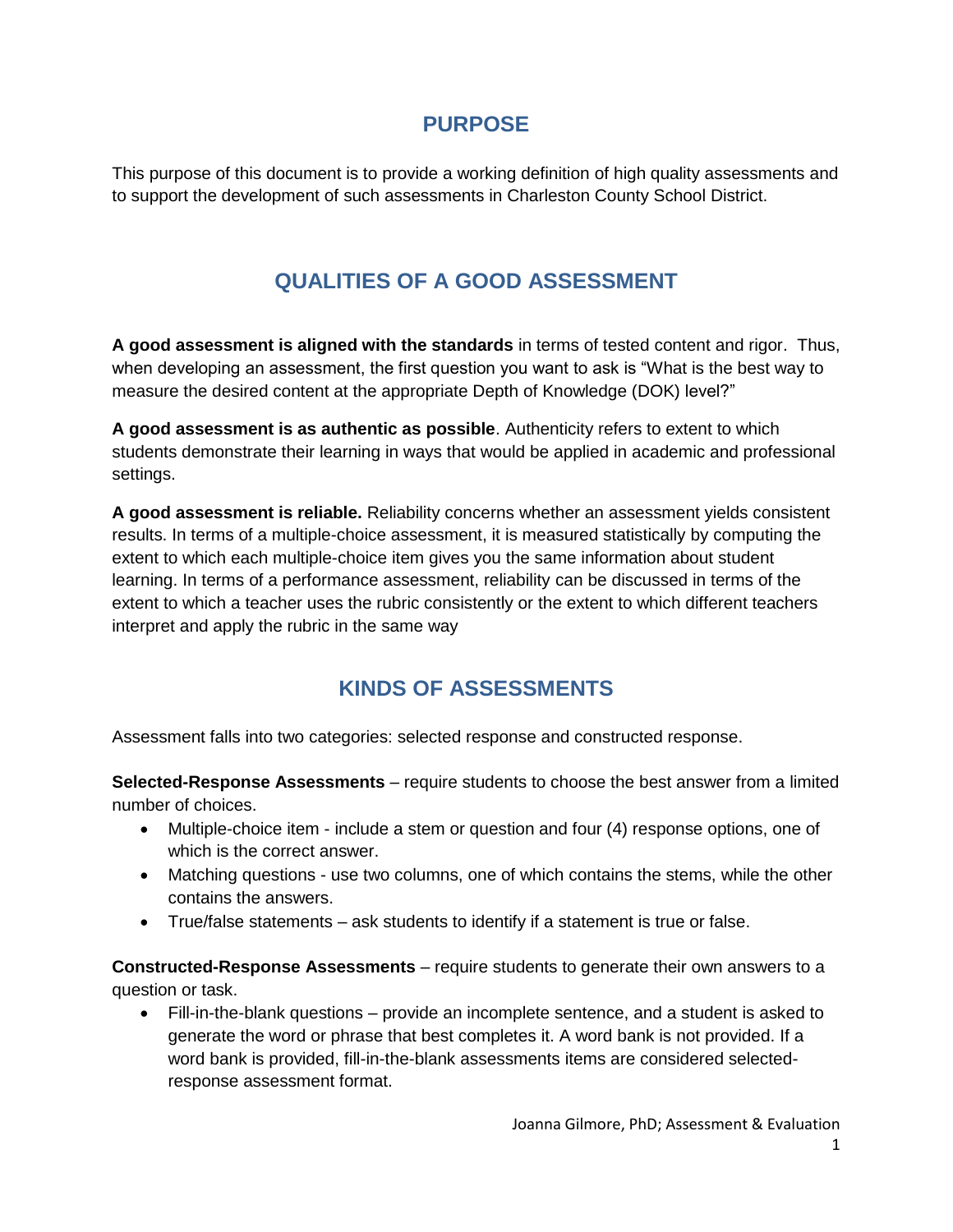- Short-answer questions involve answering a question in a short phrase or two to three sentence response.
- Performance assessments require students demonstrate their learning by producing a specific response or product. Examples include:
	- o Oral performance, such as a debate, speaking in a foreign language, describing a picture, orally responding to an interview, reciting a poem, or giving an oral presentation.
	- o Creation of a product, such as asking students to generate an essay, script for a play, lab report, painting, graph, journal, or poster.
	- o Demonstrating a process, such as conducting a science experiment, playing a musical scale, finding a location on a map, tossing a basketball, or performing a dance.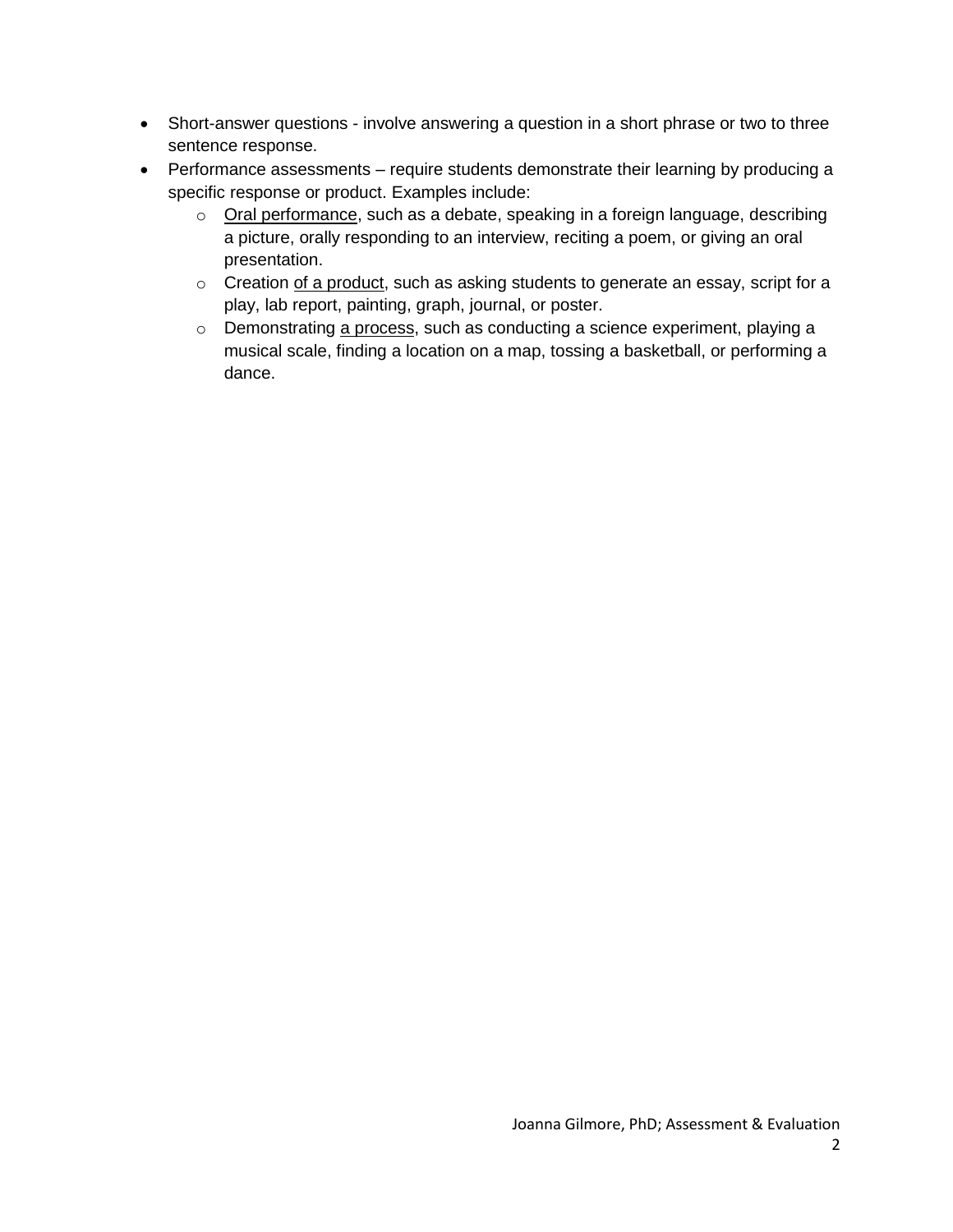## **STEPS FOR ASSESSMENT DESIGN**

#### <span id="page-4-0"></span>**Step 1: Identify what you need to assess (standards and indicators) and develop a test blueprint.**

A sample test blueprint is provided below. Note that standards/indicators are listed on the left, and the Depth of Knowledge (DOK) levels are listed across the top of the table. The test writer should indicate within the cells of the table how many items will cover each standard/indicator at each DOK level.

#### Sample Test Blueprint

| Standard/Indicator     | DOK <sub>1</sub><br>Recall or<br>Produce | DOK <sub>2</sub><br><b>Basic</b><br>Application | DOK <sub>3</sub><br>Strategic<br>Thinking | DOK <sub>4</sub><br>Extended<br>Thinking | <b>Total Number of</b><br>Items/Weighting<br>of Items |
|------------------------|------------------------------------------|-------------------------------------------------|-------------------------------------------|------------------------------------------|-------------------------------------------------------|
|                        |                                          |                                                 |                                           |                                          |                                                       |
| າ                      |                                          |                                                 |                                           |                                          |                                                       |
| ્ર                     |                                          |                                                 |                                           |                                          |                                                       |
|                        |                                          |                                                 |                                           |                                          |                                                       |
| <b>Total Number of</b> |                                          |                                                 |                                           |                                          |                                                       |
| Items                  |                                          |                                                 |                                           |                                          |                                                       |

To ensure the rigor of your assessment, review your blueprint to ensure that assessments are weighted to support learning in the course. For standards that contain a large amount of content, all content areas should be assessed.

## <span id="page-4-1"></span>**Step 2: Consider the best format for measuring the identified standards/indicators.**

Some questions to help you determine the most appropriate format for measuring intended standards/indicators include:

- Which standards do you plan to assess, and at what DOK is each written?
- Are there constraints you should consider? For examples, how many students are you testing? How much time do you have for students to complete the assessment? What is your turnaround time for providing feedback?
- Are your students familiar with the format of the assessment you plan to administer? If not, you will need to familiarize them with the format prior to administering the assessment.

The table that follows identifies the advantages and limitations of various assessment formats.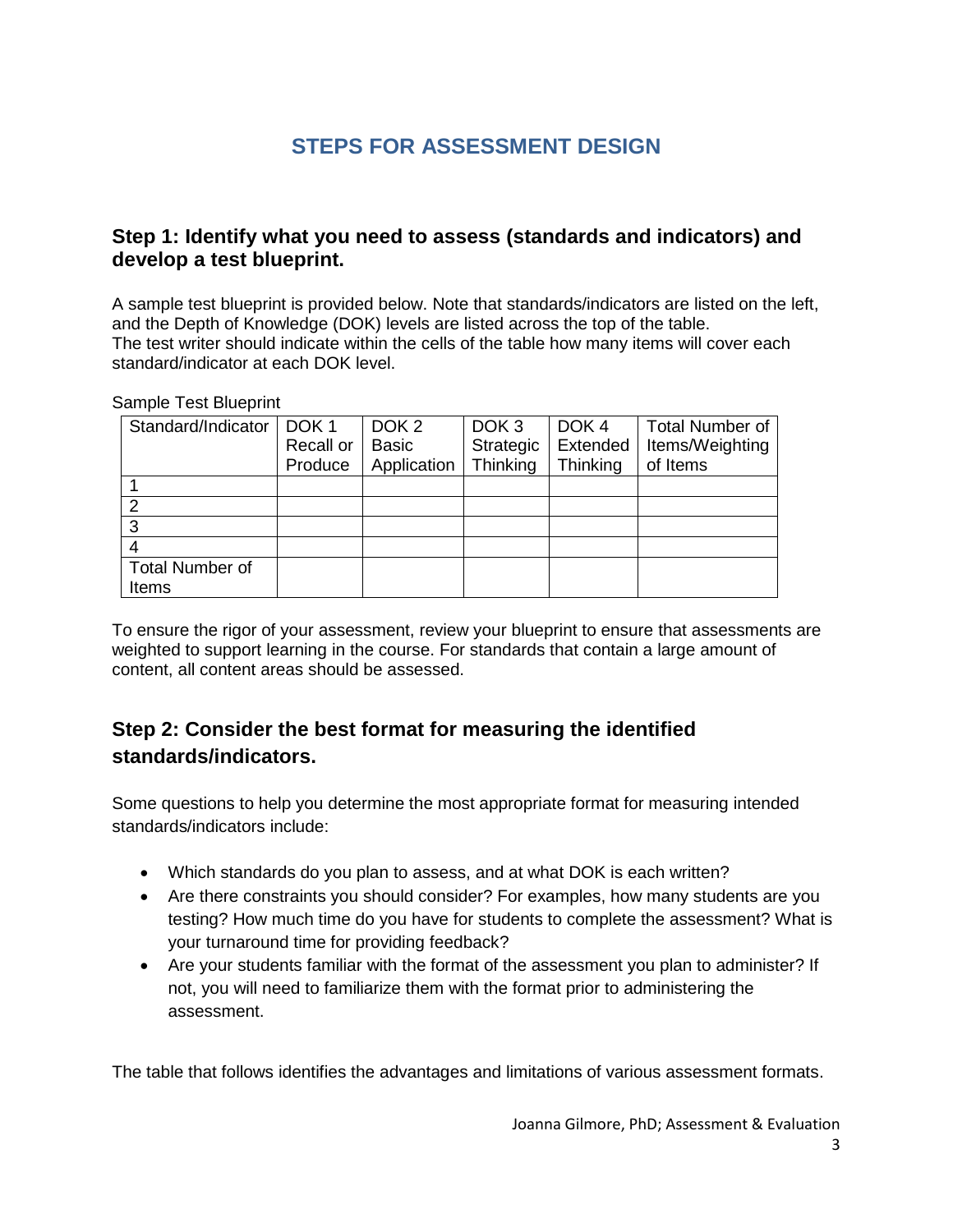| <b>Assessment Format</b> | <b>Advantages</b>                                                                                                                                                                                               | <b>Limitations</b>                                                                                                                                                                                                                                                                                                                                                                                                                                                                                                                                                                                                                                                                                                                                                 |
|--------------------------|-----------------------------------------------------------------------------------------------------------------------------------------------------------------------------------------------------------------|--------------------------------------------------------------------------------------------------------------------------------------------------------------------------------------------------------------------------------------------------------------------------------------------------------------------------------------------------------------------------------------------------------------------------------------------------------------------------------------------------------------------------------------------------------------------------------------------------------------------------------------------------------------------------------------------------------------------------------------------------------------------|
| Multiple-choice          | Represents familiar format for students<br>$\bullet$<br>Tests a large amount of material efficiently<br>$\bullet$<br>Offers straightforward, more objective scoring<br>Can easily assess lower cognitive levels | Test taker can interpret item differently; valid<br>thinking may lead to incorrect answer<br>Students can guess and receive credit, even if they<br>have no knowledge<br>Test-taking strategies may inflate scores of savvy<br>test takers<br>If items only measure lower cognitive levels (DOKs<br>1 and 2), student memorization is encouraged<br>It takes substantial work (and may be impossible,<br>$\bullet$<br>depending on the standard/indicator) to create items<br>that measure higher cognitive levels<br>Cannot be used to effectively assess students'<br>ability to create an idea, product, etc.                                                                                                                                                   |
| Matching                 | Useful for assessing content that includes<br>$\bullet$<br>many parallel concepts such as terms and<br>definitions or causes and effects<br>Offers straightforward, more objective scoring                      | Normally limited to lower cognitive levels, which may<br>$\bullet$<br>promote memorization<br>Frequently provide format clues to the answer; thus,<br>test-taking strategies may inflate scores of savvy<br>test takers<br>If students are required to select only one answer<br>option for each stem/prompt, students may get one<br>item wrong because they responded incorrectly to<br>another item. Similarly, if they are able to correctly<br>match one pair, it can help them correctly match<br>another pair by eliminating an option, although they<br>may not know the correct answer.<br>Students can guess and receive credit, even if they<br>have no knowledge of the content<br>Cannot assess students' ability to create an idea,<br>product, etc. |

#### Advantages and Limitations of Various Assessment Formats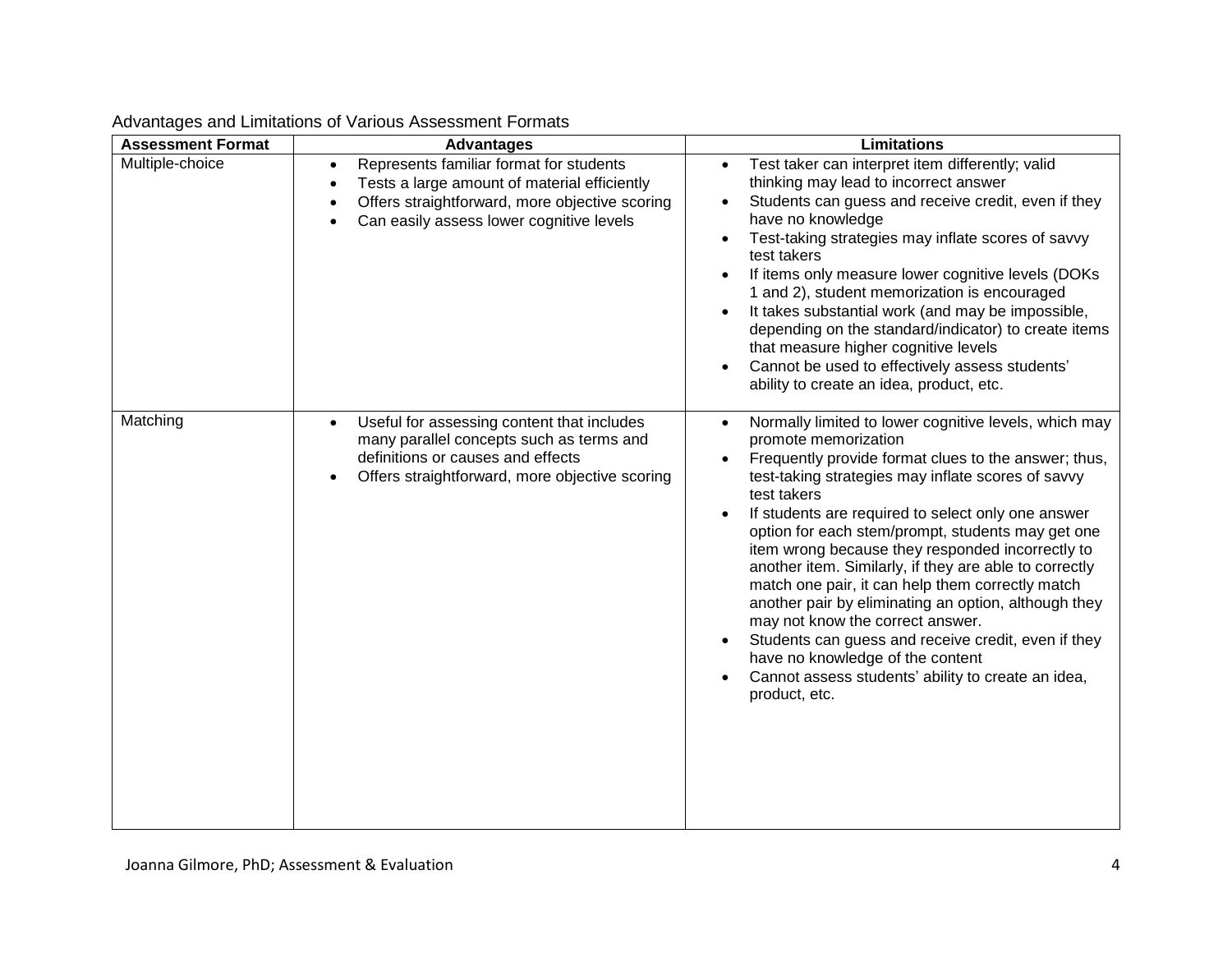| <b>Assessment Format</b>            | <b>Advantages</b>                                                                                                                                                                                                                                                                                    | <b>Limitations</b>                                                                                                                                                                                                                                                                                                                                                                                                                                                                                                                                                                                                                                                                             |
|-------------------------------------|------------------------------------------------------------------------------------------------------------------------------------------------------------------------------------------------------------------------------------------------------------------------------------------------------|------------------------------------------------------------------------------------------------------------------------------------------------------------------------------------------------------------------------------------------------------------------------------------------------------------------------------------------------------------------------------------------------------------------------------------------------------------------------------------------------------------------------------------------------------------------------------------------------------------------------------------------------------------------------------------------------|
| True/false                          | Can test a large amount of material efficiently;<br>test-taker can respond quickly<br>Easy to generate true/false statements<br>Offers straightforward, more objective scoring                                                                                                                       | Guessing is encouraged due to the likelihood of<br>being correct without adequate knowledge<br>Test-taking strategies may inflate scores of savvy<br>test takers<br>Normally limited to the knowledge level which may<br>encourage students to believe oversimplified or<br>ambiguous statements as truth<br>Cannot assess students' ability to create an idea,<br>product, etc.<br>NOTE: True/false items feel that the presentation of a<br>false statement (negative suggestion) may have a<br>detrimental impact on students' learning. Since the<br>negative-suggestion effect would most likely apply to<br>young children, true-false items should be used only<br>with older students. |
| Fill-in-the-blank & short<br>answer | Minimizes guessing, requires demonstration<br>$\bullet$<br>of knowledge to receive credit<br>Promotes long-term retention better than<br>$\bullet$<br>selected-response items<br>Often more easy to construct than multiple-<br>choice items when plausible distractors are<br>difficult to generate | Requires more time for the test-taker to answer than<br>selected-response items<br>Scoring is often more subjective and time<br>consuming                                                                                                                                                                                                                                                                                                                                                                                                                                                                                                                                                      |
| Performance<br>assessments          | Can be a more authentic measure of student<br>$\bullet$<br>learning and hence may be more engaging<br>way to assess students<br>Can assess highest cognitive levels as well as<br>complex standards<br>Offers an opportunity for student learning                                                    | Requires substantial time for completion<br>$\bullet$<br>Grading is time consuming and more subjective<br>A more limited range of content/standards is<br>addressed                                                                                                                                                                                                                                                                                                                                                                                                                                                                                                                            |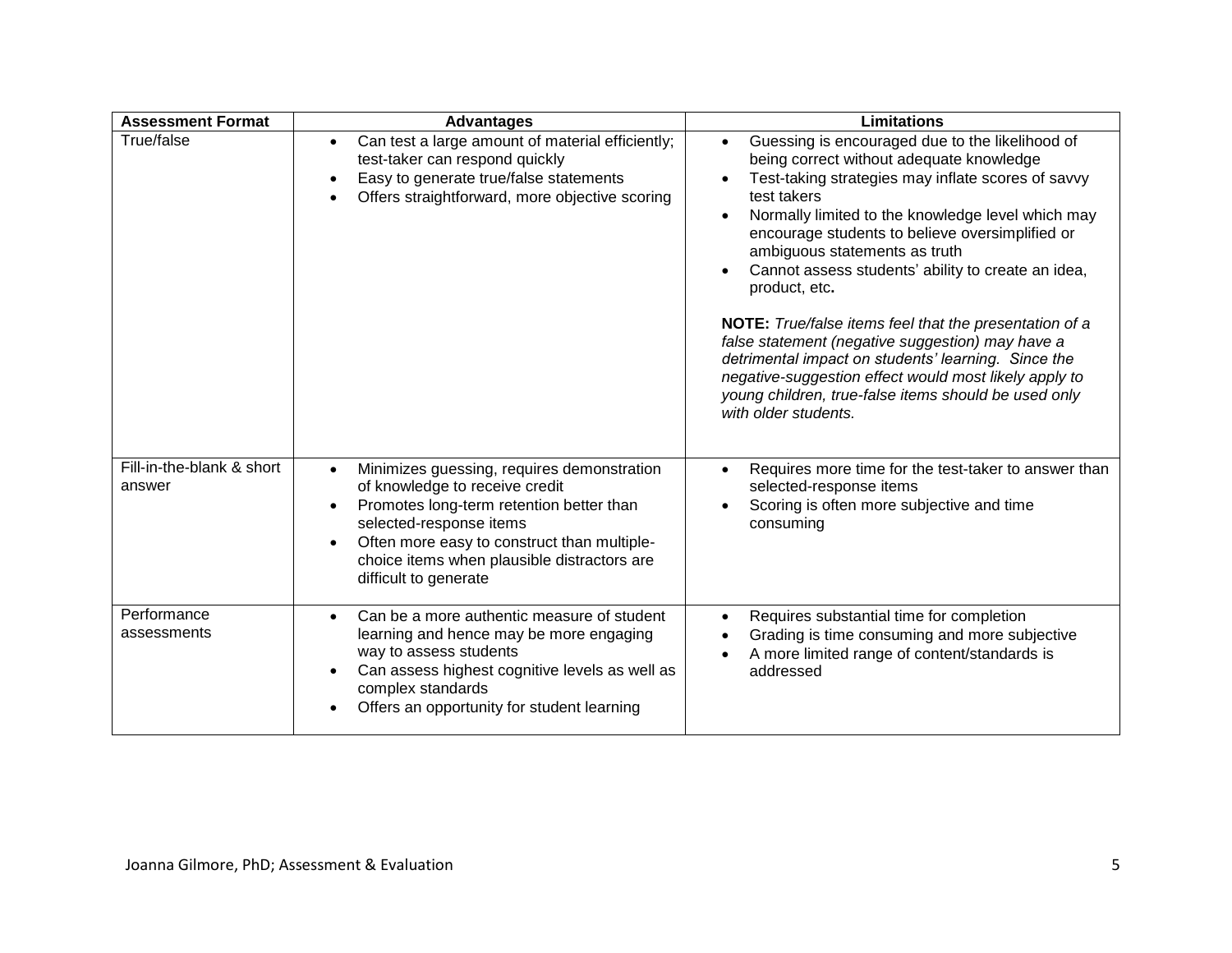### <span id="page-7-0"></span>**Step 3: Provide appropriate directions.**

All assessments should provide directions for students on how they should respond. For example, if students are asked to complete a matching exercise, it should be indicated if students may the answers more than once.

All directions should be clear and concise. Directions should indicate all appropriate constraints. For example, are students allowed to use a calculator, collaborate with a peer, refer to notes, etc.? Time constraints and item weighting should also be noted.

### <span id="page-7-1"></span>**Step 4: Ensure the readability level of the text is appropriate.**

Readability is a function of word difficulty, sentence complexity and the content of the material being assessed. You will want to ensure that the assessment is of an appropriate readability level for the grade and content for which it was designed.

Readability can be assessed using the following website:<https://readability-score.com/>. Readability level will be particularly important when you are measuring content outside of English Language Arts. Ideally, you want to reduce the readability level as much as possible while still ensuring that you are using appropriate vocabulary for the content area you are measuring.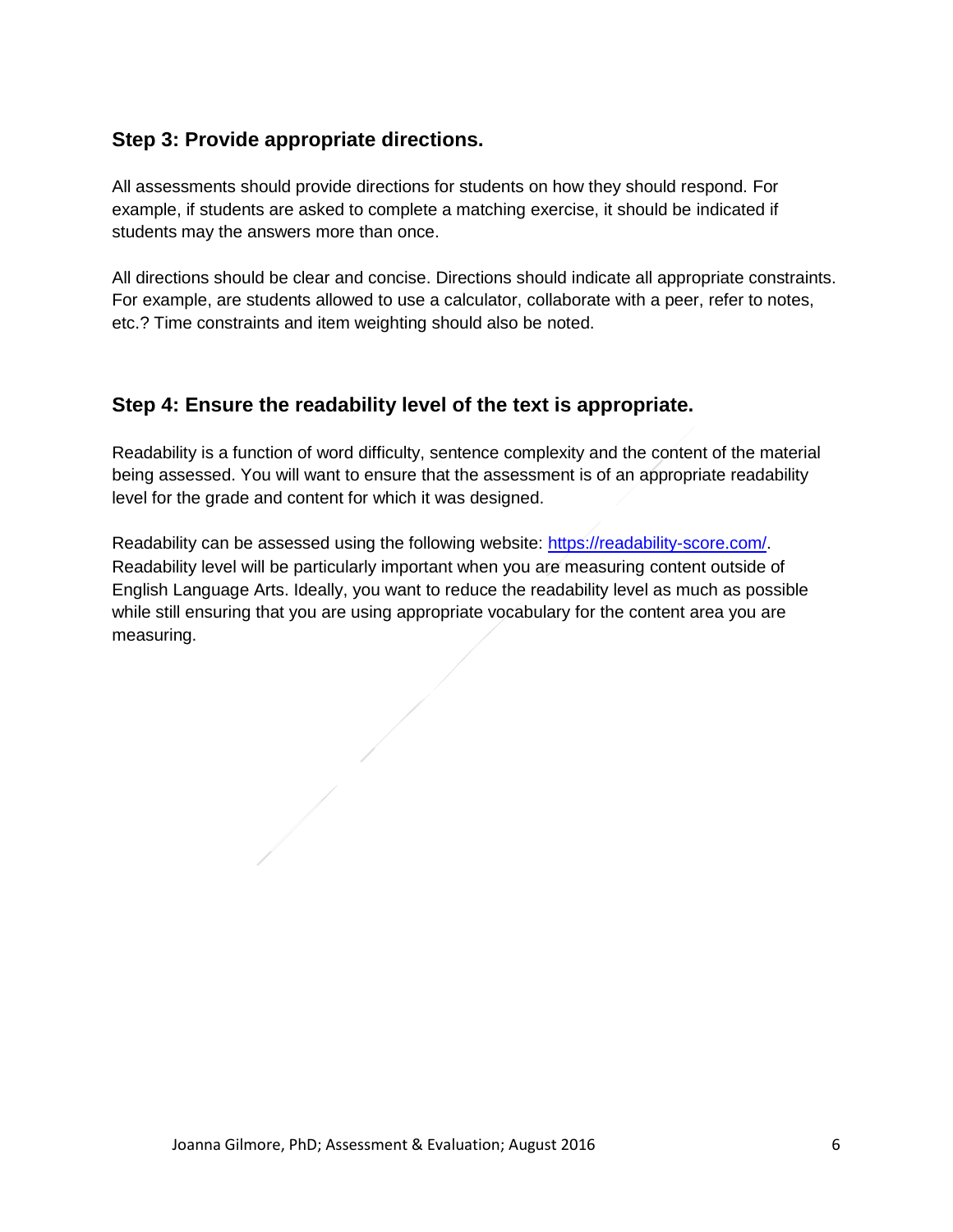## **STEPS FOR DESIGINING SPECIFIC KINDS OF ASSESSMENTS**

### <span id="page-8-1"></span><span id="page-8-0"></span>**MULTIPLE CHOICE ITEMS**

Each multiple-choice item/question includes:

- $\bullet$  an item stem the question or statement that appears at the beginning of each item,
- four (4) response options –the options the student will choose between to select the correct answer, and

 $\bullet$  three (3) distractors – the three (3) of the four (4) answer options that are NOT correct. Some multiple-choice items may also include an interpretive exercise that could be a brief passage, table, figure, or map which the student must read or interpret in order to respond to the stem. Because interpretive exercises often take more time for students to process, ideally you should ask 3-5 questions per interpretive exercise.

#### **GUIDELINES FOR DESIGNING MULTIPLE CHOICE ITEMS**

- 1. Provide directions for the student. This is especially important for interpretive exercises, which may are used to answer multiple items. In those cases, directions should indicate that the graph, table, etc. will be used to answer questions "X" through "Y."
- 2. Have only one right answer.
- 3. Do not ask trick questions.
- 4. Try to make the item stem a complete sentence. If not, include the blank and ideally position it toward the end of the item stem.
- 5. Create plausible distractors. Words that students were exposed to in class but are not the correct answer as well as common errors that students make can be useful in developing plausible distractors.
- 6. Keep the length of the response options similar to avoid cueing the correct answer.
- 7. Avoid grammatical errors that may cue students to the correct answer. For example, the use of "an" before a blank indicates that the correct answer must begin with a vowel.
- 8. Ensure the question is not answered elsewhere on the test.
- 9. Arrange response options in a logical order (alphabetical, numerical/chronological) that does not cue the answer. Although some assessment development guides discuss ordering answer options by length, the correct answer is more likely to be the longest answer, resulting in the correct answer being "D" more often. Thus, ordering answer options alphabetically and also trying to make answer options similar in length should be considered.
- 10. Avoid using "none of the above" as a response option in conjunction with a negatively stated item stem—e.g., Which of the following is NOT an example of an animal?.
- 11. Avoid using "all," "always," or "never" in response options. These extreme words generally indicate that the answer is wrong.
- 12. Avoid using "usually," "typically," and "maybe" in response options. These tentative words generally indicate that an answer is correct.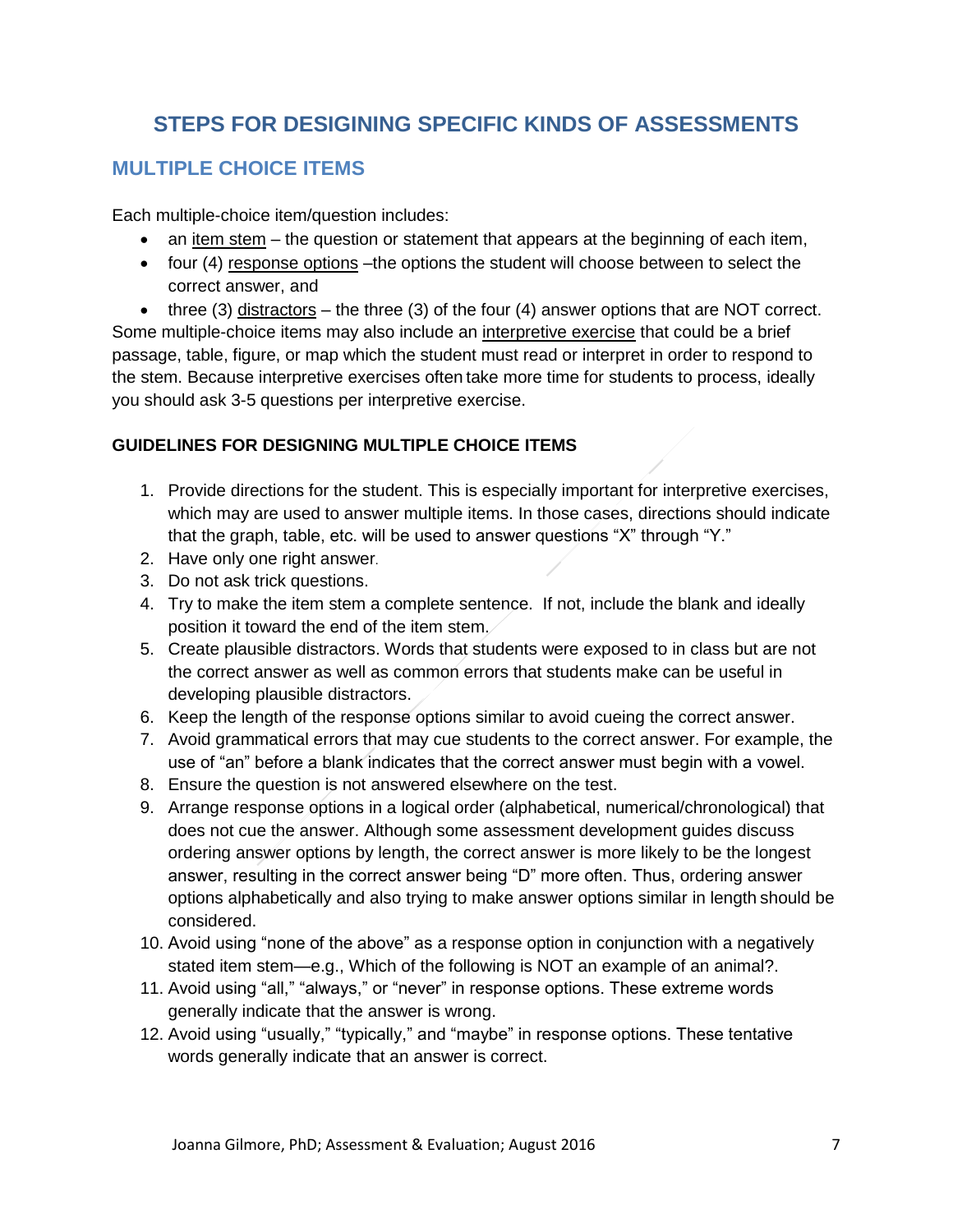- 13. Avoid using "all of the above." If a student can eliminate one response option, then they know the answer also cannot be "all of the above," so it artificially inflates their likelihood of getting the item right.
- 14. Avoid using "none of the above." It can lead to students second guessing themselves unless the answer to the question is absolutely correct/without question, which is generally only the case in testing factual knowledge such as math questions which require computation or a history question that tests recall of a specific date.
- 15. Avoid lifting test items or phrases directly from students' texts. When you use the same item or phrase to which students have already been exposed, you are more likely seeing if students can remember/recall rather than whether they have mastered content. In English Language Arts, this means using "cold read" texts and avoiding texts that are likely to have been read in class.
- 16. Make items as concise as possible and avoid repeated words in the response options. This is particularly important when you are measuring achievement OUTSIDE of English Language Arts. If items have a heavy reading load, students may not perform well if they have low achievement in ELA, even though they may possess the knowledge that you are trying to measure.
- 17. All items should have exactly 4 response options (1 of which is the correct answer).
- 18. Use numbers for the questions and letters for the response options.
- 19. Place each response option on its own line.
- 20. Punctuate correctly. When the item stem is an incomplete statement (e.g., includes a blank), options begin with a lower case (unless its proper nouns) and punctuation should be in the stem. When the question is a complete statement, options begin with a capital letter. If the options are complete sentences, then capitalize and punctuate as appropriate for each sentence.
- 21. Place easier items at the beginning of the test to lower student anxiety.
- 22. Review all test items and eliminate any sources of bias such as requiring students to have cultural knowledge to be able to respond to a mathematics item.
- 23. Ensure that you allow enough time for students to complete an assessment with multiple-choice items. Students can generally complete a multiple-choice item in about 1 -1.5 minutes.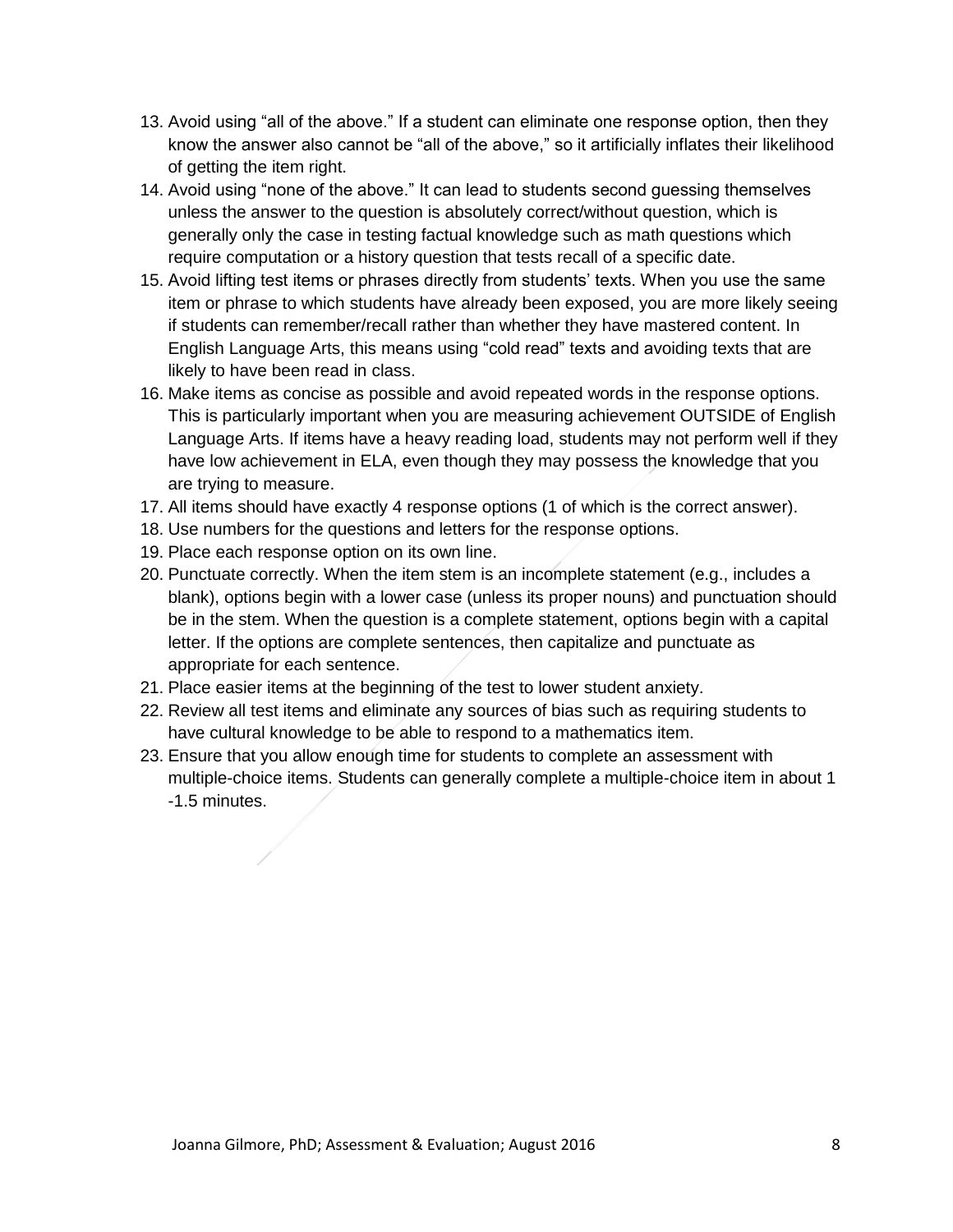### <span id="page-10-0"></span>**MATCHING ITEMS**

Matching exercises use two columns: one column contains the stems or prompts, while the other column contains the answers (sometimes referred to as responses). The student is asked to match the stem with the correct. Matching items are most appropriate when you want to assess content that includes many parallel concepts such as the following:

- Terms and definitions
- Causes and effects
- Events and dates

#### **GUIDELINES FOR DESIGNING MATCHING ITEMS**

- 1. Do not ask trick questions.
- 2. Every stem/prompt should have only one correct answer.
- 3. Use fairly homogeneous stems/prompts and answers (e.g., all names, all dates).
- 4. Provide directions to explain the format. This should include whether the answer options should only be used once or if they can be used more than once.
- 5. Have stems/prompts in one column with numbers and answers in another with letters.
- 6. Arrange items in a logical order, usually alphabetical or chronological.
- 7. All stems/prompts and answers should be visible on a single page.
- 8. Limit the number of stems/prompts and answers to no more than 10 per exercise so as not to overwhelm students.
- 9. Ensure your stems/prompts do not include grammar hints such as indicating the answer is plural, or vocabulary hints such as using the term itself in a definition.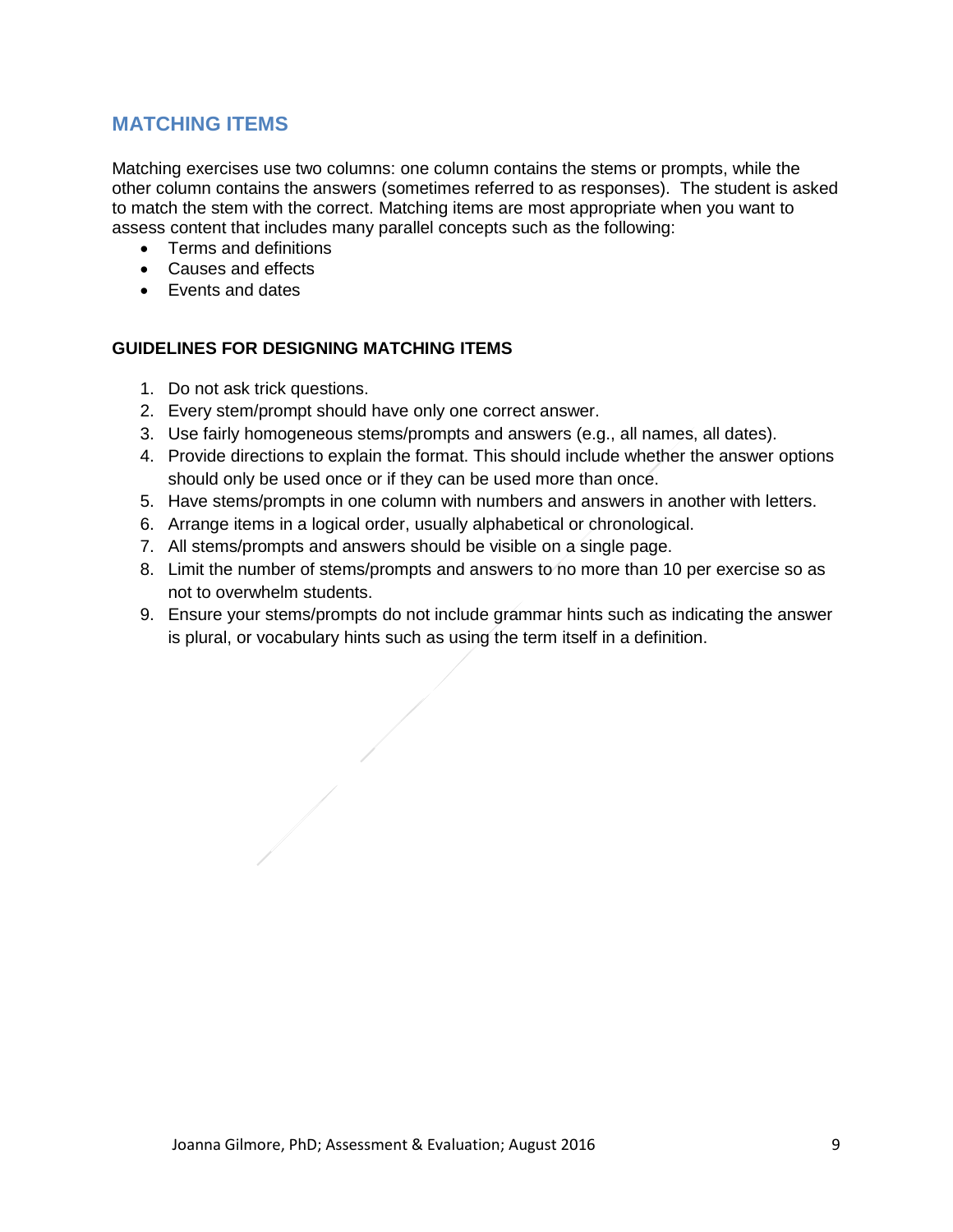### <span id="page-11-0"></span>**TRUE/FALSE ITEMS**

True/false questions provide a statement which the students identify as true or false. When only two answers are plausible for an item, the true-false format is appropriate.

It is particularly challenging for teachers to write false items that are plausible enough to attract students who do not know the content. Another weakness of this type of item is that true/false questions are susceptible to error in measuring what students know and are able to do because of guessing. A student has a 50/50 chance of correctly guessing the answer to an item. Thus, these items should be used sparingly and ideally combined with other item types. If true/false items are included the following guidelines should be considered.

#### **GUIDELINES FOR DESIGNING TRUE/FALSE ITEMS**

- 1. Statements should be absolutely true or false without qualifications. Do not mix partly true with partly false statements.
- 2. Have a balance between correct true and correct false responses. Since people who do not know an answer tend to use the true response, it can be beneficial to use slightly more false than true statements.
- 3. Have wording different from that of the text.
- 4. Avoid testing trivial information.
- 5. Avoid ambiguous language. Make the statements short, simple, and as clear as possible.
- 6. Avoid qualifiers as clues (e.g., all, none, only, could, might, may, sometimes, generally, some, few).
- *7.* Avoid negatives, if possible, and always avoid double negatives. Some critics of true/false items feel that the presentation of a false statement (negative suggestion) may have a detrimental impact on students' learning. **NOTE:** *Since the negative-suggestion effect would most likely apply to young children, true/false items should be used with older students.*
- 8. Ensure that you allow enough time for students to complete an assessment with true/false statements. Students can typically respond to 1-2 true/false statements per minute.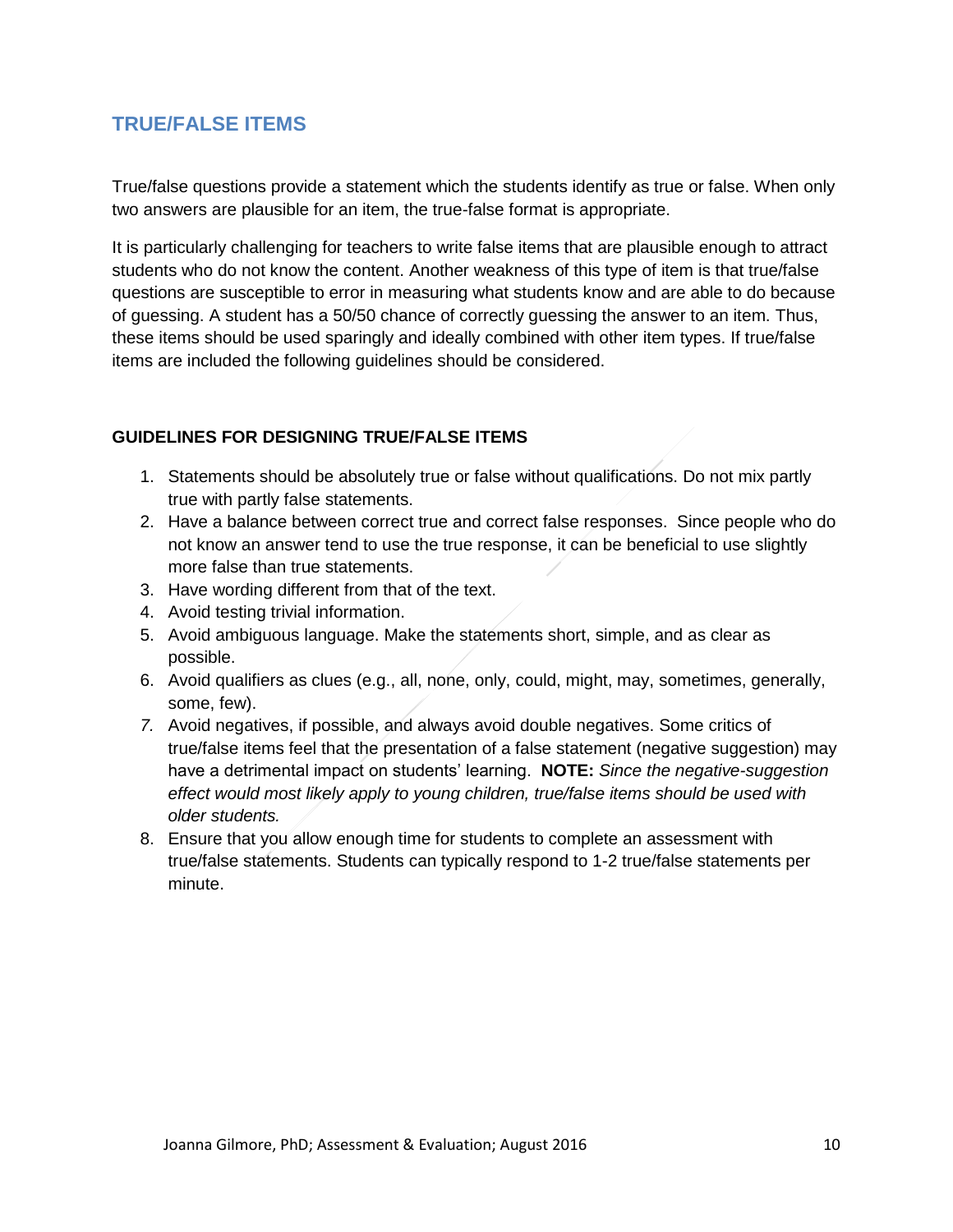#### <span id="page-12-0"></span>**FILL-IN-THE-BLANK/SHORT ANSWER**

Fill-in-the-blank items involve the completion of a statement, typically with a word or phrase. Fillin-the-blank items are most appropriate when there are several correct responses to an item. If there is only one correct answer, a multiple-choice item is more appropriate. Short answer items are very similar but typically involve responding to a question in one to three sentences.

#### **GUIDELINES FOR DESIGNING FILL-IN-THE-BLANK & SHORT ANSWER ITEMS**

- 1. Phrase the items so that the expectations for a response are clear and so that ambiguous answers cannot be used to cover for lack of knowledge. Stated differently, make it clear to students what information you are seeking. This may include formatting expectations. For example, for questions that require the student generate a number, identify the desired format of the number (e.g., should they provide units, should it be rounded to the tenth place). Structure the question to seek specific knowledge
- 2. Use fill-in-the-blank and short answer questions to test important content, not trivial details. For fill-in-the-blank, seek key words or phrases in the omitted part of the phrase.
- 3. If you are testing vocabulary knowledge, it is better practice (and assesses a higher cognitive level) to ask students to define the term rather than giving them the definition and asking them to provide the term.
- 4. For short answer items,
	- a. form a question that students respond to, rather than a statement, and
	- b. pose questions that can be briefly answered.
- 5. For fill-in-the-blank,
	- a. restrict the number of blanks to one or--at most—two, and
	- b. make the size of the blanks consistent with the desired response and ensure that the blank provides sufficient answer space.
- 6. Create a scoring key or checklist that provides all possible correct answers and identifies how many points to assign to partially correct answers. Align scoring key with the standard/indicator being assessed.
- 7. Score all student responses to each item at one time to ensure higher consistency in scoring.
- 8. Ensure that you allow enough time for students to complete an assessment with fill-inthe-blank items. Students can generally complete a fill-in-the blank item in about 1-1.5 minutes and a short answer item in 2 minutes.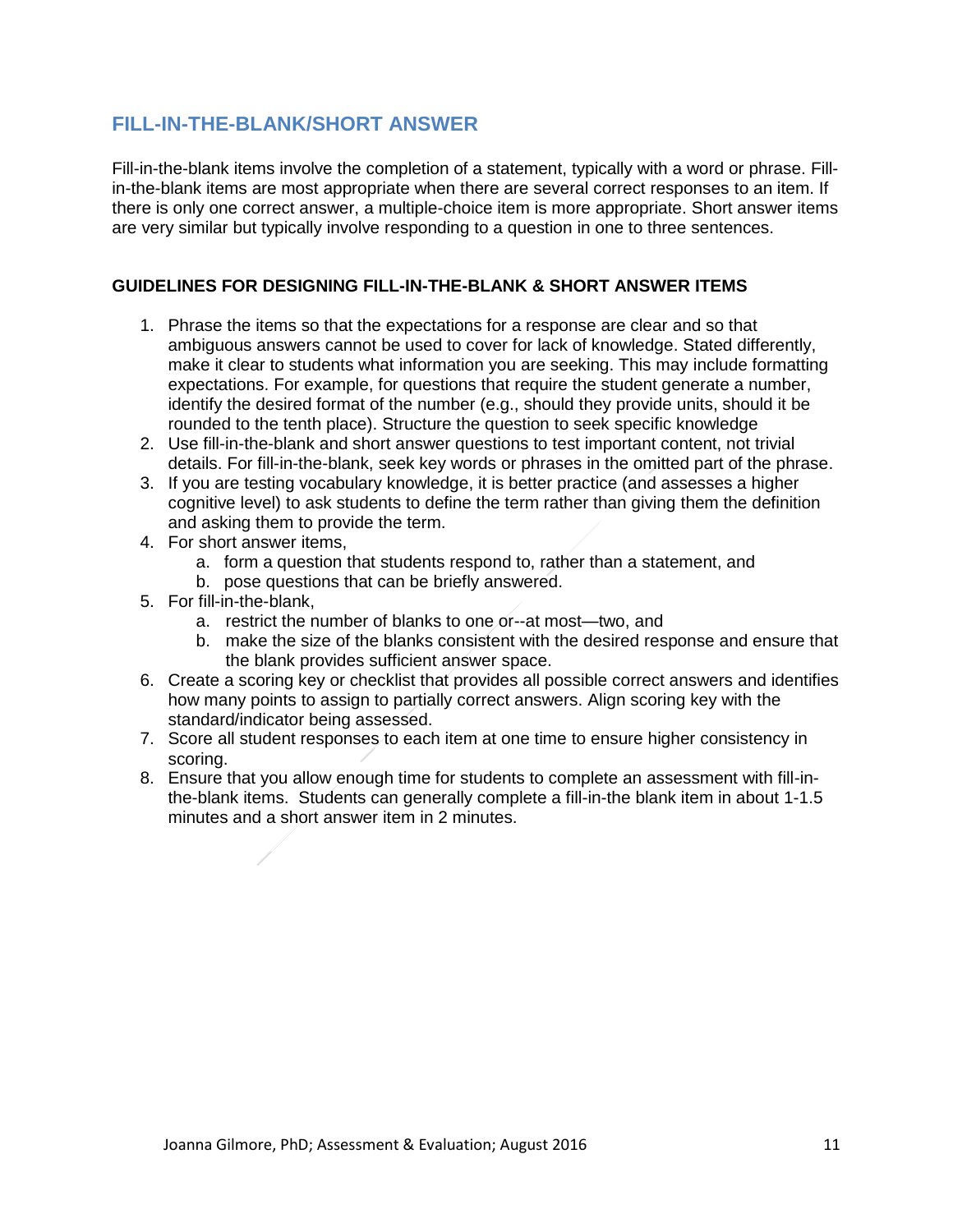### <span id="page-13-0"></span>**PERFORMANCE ASSESSMENTS**

Performance assessments are often used to provide a more authentic assessment experience and because they can measure the highest cognitive levels. They require students to demonstrate their learning by producing specific responses or products. Performance assessments measure:

- 1. Oral performance including debate, speaking in a foreign language, describing a picture, orally responding to an interview, reciting a poem, or giving an oral presentation
- 2. Creation of a product including asking students to generate an essay, script for a play, lab report, painting, graph, journal, or poster
- 3. Demonstration of a process including conducting a science experiment, playing a musical scale, finding a location on a map, tossing a basketball, or performing a dance.

#### **GUIDELINES FOR DESIGNING PERFORMANCE ASSESSMENTS**

- 1. Determine the content or processes you want to measure based upon the content and process skills reflected in the standards.
- 2. Determine the context of the task. It may emerge from themes that were explored in the course, student backgrounds or interests.
- 3. Identify the audience for the performance (e.g. internal such as peers or other teachers vs. external such as parents or the public like a letter to the editor). Stated differently, in the context of a performance assessment in which students craft an essay, for whom should students write their essay?
- 4. Identify the task format and what students will be asked to do.
- 5. Based on completing steps 1-4, write the task directions. Develop the task directions in language that students can understand. Provide step-by-step directions. Within the directions, identify if the task will it be an in-class assessment, a take-home assessment, or some combination. If it is an in-class assessment, should it be completed in one class session or several sessions? Within the directions, explain whether students should work together, and if so, how (e.g., use peers as a "sounding board"/peer feedback vs. produce a group product).
- 6. Explain to students how they will be evaluated. This must include a rubric or proficiency scale that outlines the criteria used to evaluate the performance. Tools (rubrics or proficiency scales) that support performance assessments should be:
	- a. Aligned to standards and indicators. This means that if you are measuring science content knowledge, writing quality should not be heavily weighted in the rubric;
	- b. Consistent with the task directions;
	- c. Limited in scope so as not to overwhelm students;
	- d. Stated in terms of what the student does rather than what it does not do. Focus on the quality of student knowledge and skills when possible. Some verbs that can be used to focus on quality include accurate/inaccurate,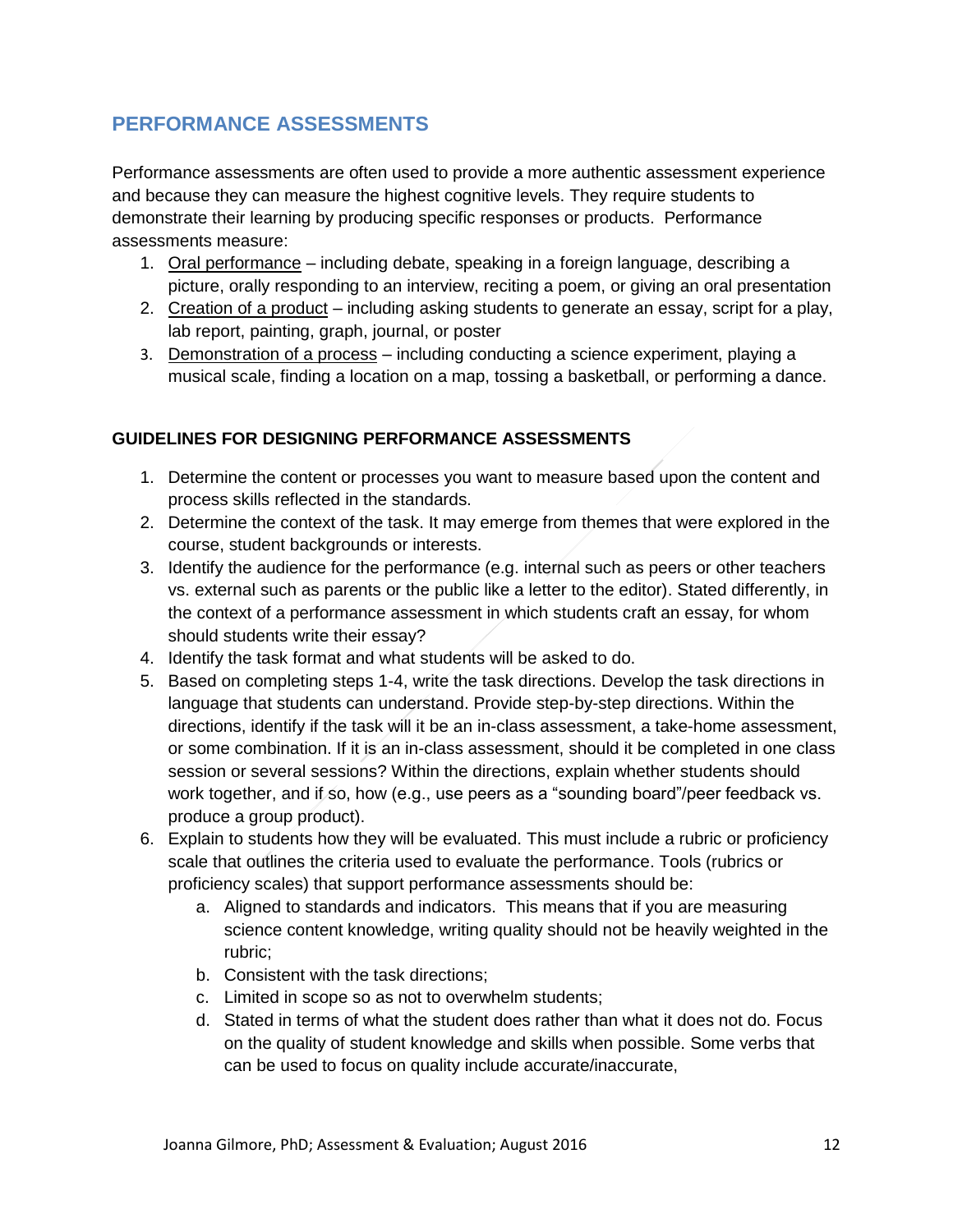appropriate/irrelevant, clear/logical/confused, fluent/smooth/choppy, focused/broad, precise/vague, and thorough/limited/sufficient/superficial.

- 7. After developing a performance assessment, have a colleague and/or former student review the task and rubric or proficiency scale for clarity.
- 8. Revise the task based on student responses. You might also have a colleague score student work using the rubric or proficiency scale and identify whether it can be used consistently across raters or if it should be revised.

\*\*Note that for purposes of the discussion of performance assessments, it is understood that rubrics in lower grade levels may be an observation checklist.

Joanna Gilmore, PhD; Assessment & Evaluation; August 2016 13 13